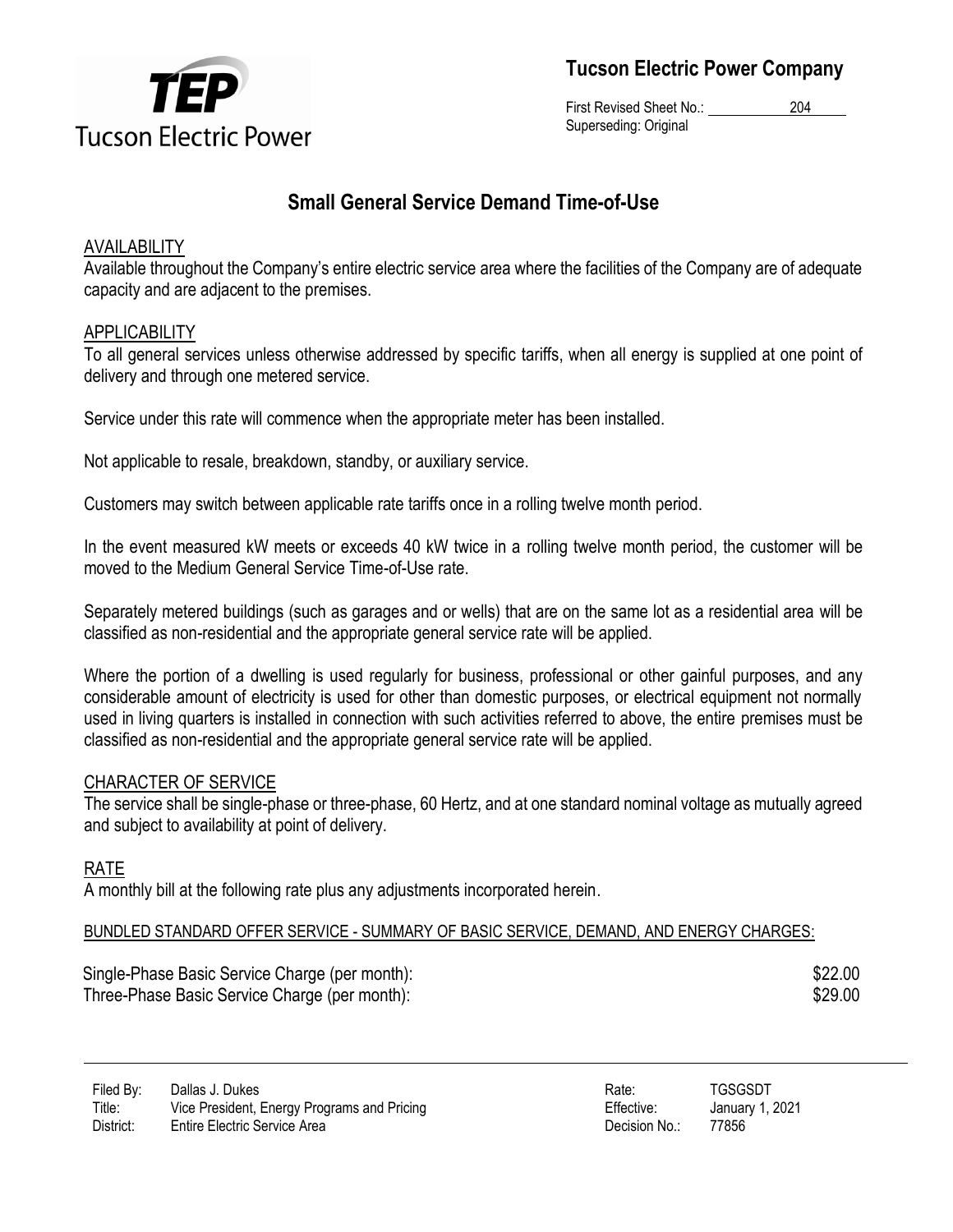

Demand Charges (per kW):  $0 - 7$  \$10.07 Over  $7 \hspace{20mm}$ \$14.12

# **Tucson Electric Power Company**

First Revised Sheet No.: 204 - 1 Superseding: Original

|                           | Summer          | Winter          |
|---------------------------|-----------------|-----------------|
|                           | (May-September) | (October-April) |
| Energy Charges (per kWh): | \$0.063258      | \$0.053134      |
|                           |                 |                 |

Energy Charge is a bundled charge that includes: Local Delivery-Energy (Local Delivery and/or Distribution exclusive of Transmission/Ancillaries), Generation Capacity, Fixed Must-Run, Transmission and Ancillary Services.

| Power Supply Charge (per kWh): | Summer          | Winter          |
|--------------------------------|-----------------|-----------------|
|                                | (May-September) | (October-April) |
| Base Power Supply On-Peak      | \$0.063696      | \$0.033946      |
| Base Power Supply Off-Peak     | \$0.022871      | \$0.022908      |

The Power Supply Charge is the sum of the Base Power Supply Charge and the Purchased Power and Fuel Adjustment Clause (PPFAC), a per kWh adjustment in accordance with Rider-1-PPFAC. PPFAC reflects increases or decreases in the cost to the Company for energy either generated or purchased above or below the base cost per kWh sold.

#### BILLING DEMAND

The monthly billing demand shall be the greatest measured 1-hour average demand during the on-peak time-of-use hours of the billing period.

#### TIME-OF-USE TIME PERIODS

The Summer On-Peak period is 2:00 p.m. to 8:00 p.m., Monday through Friday (excluding Memorial Day, Independence Day, and Labor Day).

The Winter On-Peak periods are 6:00 a.m. to 10:00 a.m. and 5:00 p.m. to 9:00 p.m., Monday through Friday (excluding Thanksgiving Day, Christmas Day, and New Year's Day).

All other hours are Off-Peak. If a holiday falls on Saturday, the preceding Friday is designated Off-Peak; if a holiday falls on Sunday, the following Monday is designated Off-Peak.

#### DIRECT ACCESS

A Customer's Direct Access bill will include all unbundled components except those services provided by a qualified third party. Those services may include Metering (Installation, Maintenance and/or Equipment), Meter Reading, Billing and Collection, Transmission and Generation. If any of these services are not available from a third party supplier and must be obtained from the Company, the rates for Unbundled Components set forth in this tariff will be applied to the customer's bill.

FOR DIRECT ACCESS: ARIZONA INDEPENDENT SCHEDULING ADMINISTRATOR (AZISA) CHARGE A charge per kWh shall, subject to FERC authorization, be applied for costs associated with the implementation of the AZISA in Arizona.

| Filed By: | Dallas J. Dukes                             | Rate:         | TGSGSDT    |
|-----------|---------------------------------------------|---------------|------------|
| Title:    | Vice President, Energy Programs and Pricing | Effective:    | January 1, |
| District: | Entire Electric Service Area                | Decision No.: | 77856      |

Effective: January 1, 2021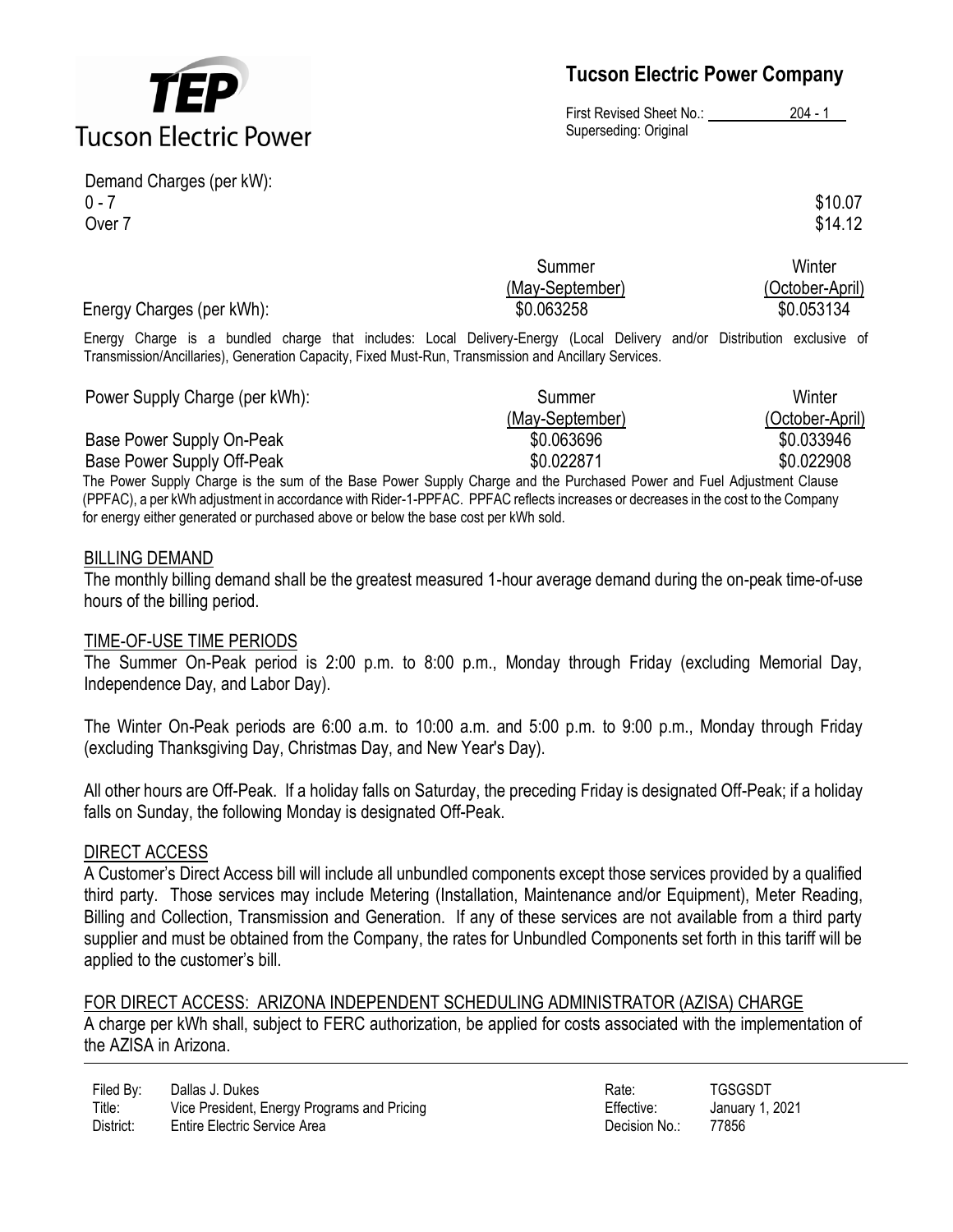



First Revised Sheet No.: 204 - 2 Superseding: Original

#### TEP STATEMENT OF CHARGES

For all additional charges and assessments approved by the Arizona Corporation Commission see the TEP Statement of Charges which is available on TEP's website at www.tep.com.

#### TAX CLAUSE

To the charges computed under the above rate, including any adjustments, shall be added the applicable proportionate part of any taxes or governmental impositions which are or may in the future be assessed on the basis of gross revenues of the Company and/or the price or revenue from the electric energy or service sold and/or the volume of energy generated or purchased for sale and/or sold hereunder.

#### RULES AND REGULATIONS

The standard Rules and Regulations of the Company as on file with the Arizona Corporation Commission shall apply where not inconsistent with this rate.

#### ADDITIONAL NOTES

Additional charges may be directly assigned to a customer based on the type of facilities (e.g., metering) dedicated to the customer or pursuant to the customer's contract, if applicable. Additional or alternate Direct Access charges may be assessed pursuant to any Direct Access fee schedule authorized.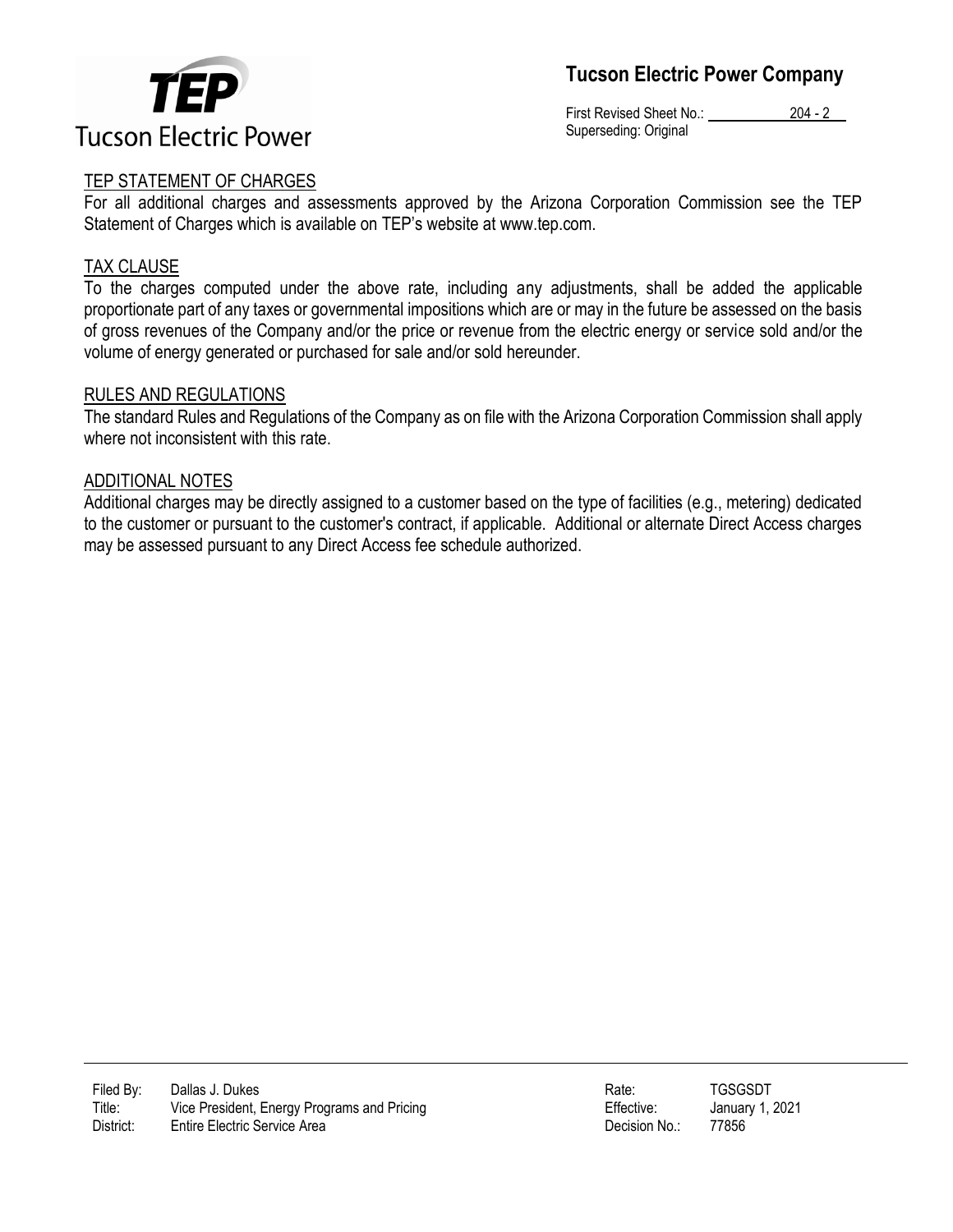

**Tucson Electric Power Company**

First Revised Sheet No.: 204 - 3 Superseding: Original

### BUNDLED STANDARD OFFER SERVICE CONSISTS OF THE FOLLOWING UNBUNDLED COMPONENTS:

| Single-Phase Basic Service Charge (per month):<br><b>Meter Services</b><br><b>Meter Reading</b><br><b>Billing &amp; Collection</b><br><b>Customer Delivery</b><br>Total                                                                                                                                                                                                                                                                               | \$5.86<br>\$0.15<br>\$4.70<br>\$11.29<br>\$22.00                                                                                         |
|-------------------------------------------------------------------------------------------------------------------------------------------------------------------------------------------------------------------------------------------------------------------------------------------------------------------------------------------------------------------------------------------------------------------------------------------------------|------------------------------------------------------------------------------------------------------------------------------------------|
| Three-Phase Basic Service Charge (per month):<br><b>Meter Services</b><br><b>Meter Reading</b><br><b>Billing &amp; Collection</b><br><b>Customer Delivery</b><br>Total                                                                                                                                                                                                                                                                                | \$12.86<br>\$0.15<br>\$4.70<br>\$11.29<br>\$29.00                                                                                        |
| Demand Charge (per kW):<br>Distribution Delivery, $0 - 7$<br>Distribution Delivery, Over 7<br>Generation Capacity, $0 - 7$<br>Generation Capacity, Over 7<br>Transmission<br>System Control & Dispatch<br>Reactive Supply & Voltage Control<br><b>Regulation &amp; Frequency Response</b><br><b>Spinning Reserve Service</b><br><b>Supplemental Reserve Service</b>                                                                                   | \$2.07<br>\$2.12<br>\$8.00<br>\$12.00<br>\$0.00<br>\$0.00<br>\$0.00<br>\$0.00<br>\$0.00<br>\$0.00                                        |
| Energy Charge (per kWh):<br><b>Distribution Delivery Summer</b><br><b>Distribution Delivery Winter</b><br><b>Generation Capacity</b><br><b>Fixed Must-Run</b><br>Transmission<br>System Control & Dispatch<br>Reactive Supply & Voltage Control<br><b>Regulation &amp; Frequency Response</b><br><b>Spinning Reserve Service</b><br><b>Supplemental Reserve Service</b><br>Energy Imbalance Service: Currently charged pursuant to the Company's OATT | \$0.021347<br>\$0.011223<br>\$0.026621<br>\$0.005918<br>\$0.007312<br>\$0.000099<br>\$0.000390<br>\$0.000378<br>\$0.001026<br>\$0.000167 |

| Filed By:<br>Dallas J. Dukes<br>Title:<br>Vice President, Energy Programs and Pricing<br>District:<br>Entire Electric Service Area | Rate:<br>Effective:<br>Decision No.: | TGSGSDT<br>January 1, 2021<br>77856 |
|------------------------------------------------------------------------------------------------------------------------------------|--------------------------------------|-------------------------------------|
|------------------------------------------------------------------------------------------------------------------------------------|--------------------------------------|-------------------------------------|